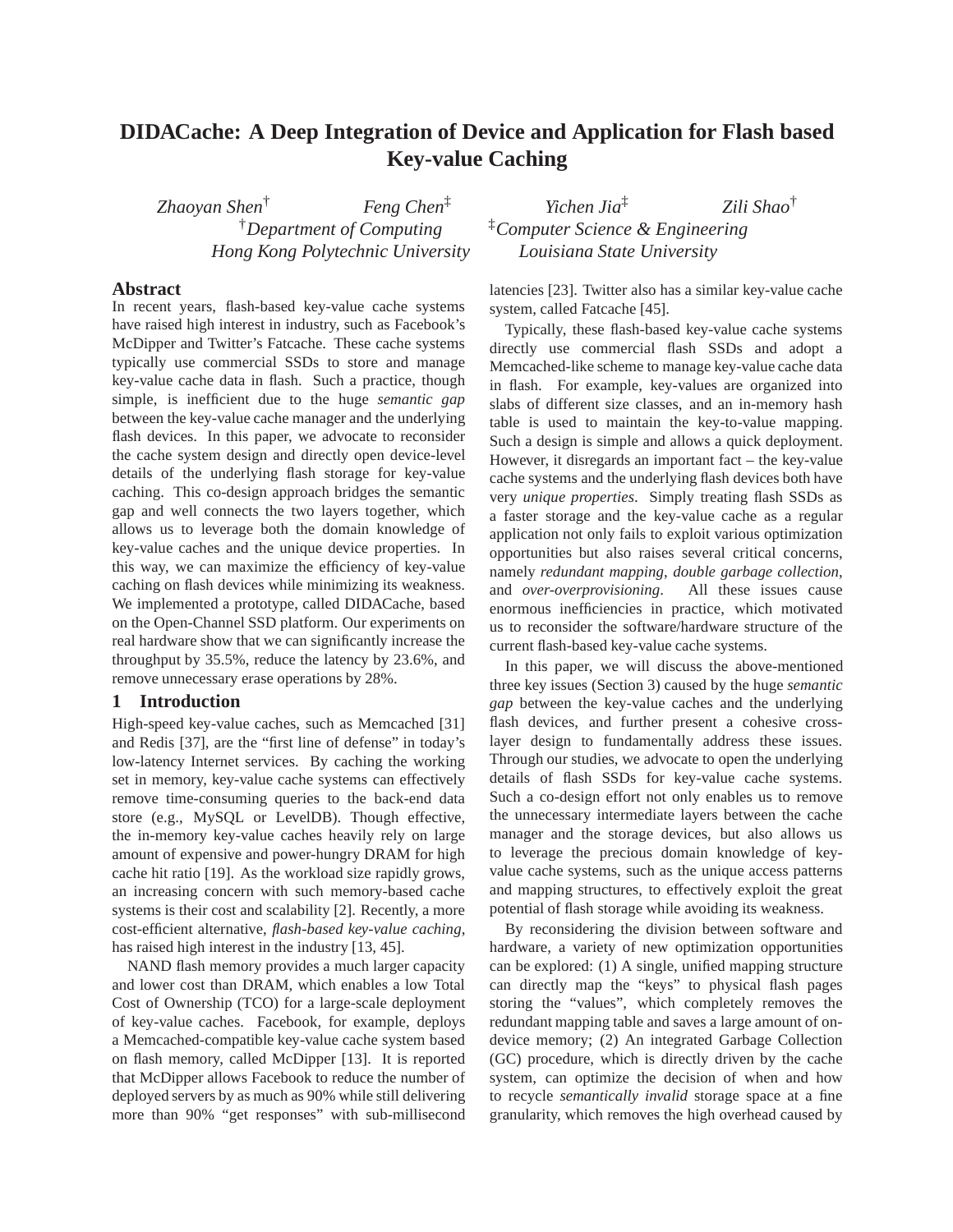the unnecessary and uncoordinated GCs at both layers; (3) An on-line scheme can determine an optimal size of Over-Provisioning Space (OPS) and dynamically adapt to the workload characteristics, which will maximize the usable flash space and greatly increase the cost efficiency of using expensive flash devices.

We have implemented a fully functional prototype, called *DIDACache*, based on a PCI-E Open-Channel SSD hardware to demonstrate the effectiveness of this new design scheme. A thin intermediate library layer, libssd, is created to provide a programming interface to facilitate applications to access low-level device information and directly operate the underlying flash device. Using the library layer, we developed a flash-aware key-value cache system based on Twitter's Fatcache [45]. Our experiments show that this approach can increase the throughput by 35.5%, reduce the latency by 23.6%, and remove erase operations by 28%.

The rest of paper is organized as follows. Section 2 and Section 3 give background and motivation. Section 4 describes the design and implementation. Experimental results are presented in Section 5. Section 6 gives the related work. The final section concludes this paper.

# **2 Background**

This section briefly introduces three key technologies, flash memory, SSDs, and the current flash-based keyvalue cache systems.

• **Flash Memory**. NAND flash memory is a type of EEPROM device. A flash memory chip consists of multiple *planes*, each of which consists of thousands of *blocks* (a.k.a. erase blocks). A block is further divided into hundreds of *pages*. Flash memory supports three main operations, namely read, write, and erase. Reads and writes are normally performed in units of pages. A read is typically fast (e.g., 50µs), while a write is relatively slow (e.g., 600µs). A constraint is that pages in a block must be written sequentially, and pages cannot be overwritten in place, meaning that once a page is programmed (written), it cannot be written again until the entire block is erased. An erase is typically slow (e.g., 5ms) and must be done in block granularity.

• **Flash SSDs**. A typical flash SSD includes a host interface logic, an SSD controller, a dedicated buffer, and flash memory controllers connecting to flash memory chips via multiple channels. A *Flash Translation Layer* (FTL) is implemented in firmware to manage flash memory. An FTL has three major roles: (1) *Logical block mapping*. An in-memory mapping table is maintained in the on-device buffer to map logical block addresses to physical flash pages dynamically. (2) *Garbage collection*. Due to the erase-before-write constraint, upon a write, the corresponding logical page is written to a new location, and the FTL simply marks the old page invalid. A GC procedure recycles obsolete pages later, which is similar to a Log-Structured File System [38]. (3) *Wear Leveling*. Since flash cells could wear out after a certain number of Program/Erase cycles, the FTL shuffles read-intensive blocks with write-intensive blocks to even out writes over flash memory. A previous work [14] provides a detailed survey of FTL algorithms.

• **Flash-based key-value caches**. In-memory key-value cache systems, such as Memcached, adopt a slab-based allocation scheme. Due to its efficiency, flash-based key-value cache systems, such as Fatcache, inherit a similar structure. Here we use Fatcache as an example; based on open documents [13], McDipper has a similar design. In Fatcache, the SSD space is first segmented into *slabs*. Each slab is further divided into an array of *slots* (a.k.a. chunks) of equal size. Each slot stores a "value" item. Slabs are logically organized into different *slab classes* based on the slot sizes. An incoming keyvalue item is stored into a class whose slot size is the best fit of its size. For quick access, a *hash mapping table* is maintained in memory to map the keys to the slabs containing the values. Querying a key-value pair (GET) is accomplished by searching the in-memory hash table and loading the corresponding slab block from flash into memory. Updating a key-value pair (SET) is realized by writing the updated value into a new location and updating the key-to-slab mapping in the hash table. Deleting a key-value pair (DELETE) simply removes the mapping from the hash table. The deleted or obsolete value items are left for GC to reclaim later.

Despite the structural similarity to Memcached, flashbased key-value cache systems have several distinctions from their memory-based counterparts. First, the I/O granularity is much larger. For example, Memcached can update the value items individually. In contrast, Fatcache has to maintain an in-memory slab to buffer small items in memory first and then flush to storage in bulk later, which causes a unique "large-I/O-only" pattern on the underlying flash SSDs. Second, unlike Memcached, which is byte addressable, flash-based key-value caches cannot update key-value items in place. In Fatcache, all key-value updates are written to new locations. Thus, a GC procedure is needed to clean/erase slab blocks. Third, the management granularity in flash-based keyvalue caches is much coarser. For example, Memcached maintains an object-level LRU list, while Fatcache uses a simple slab-level FIFO policy to evict the oldest slab when free space is needed.

# **3 Motivation**

As shown in Figure 1, in a flash-based key-value cache, the *key-value cache manager* and the *flash SSD* run at the application and device levels, respectively. Both layers have complex internals, and the interaction between the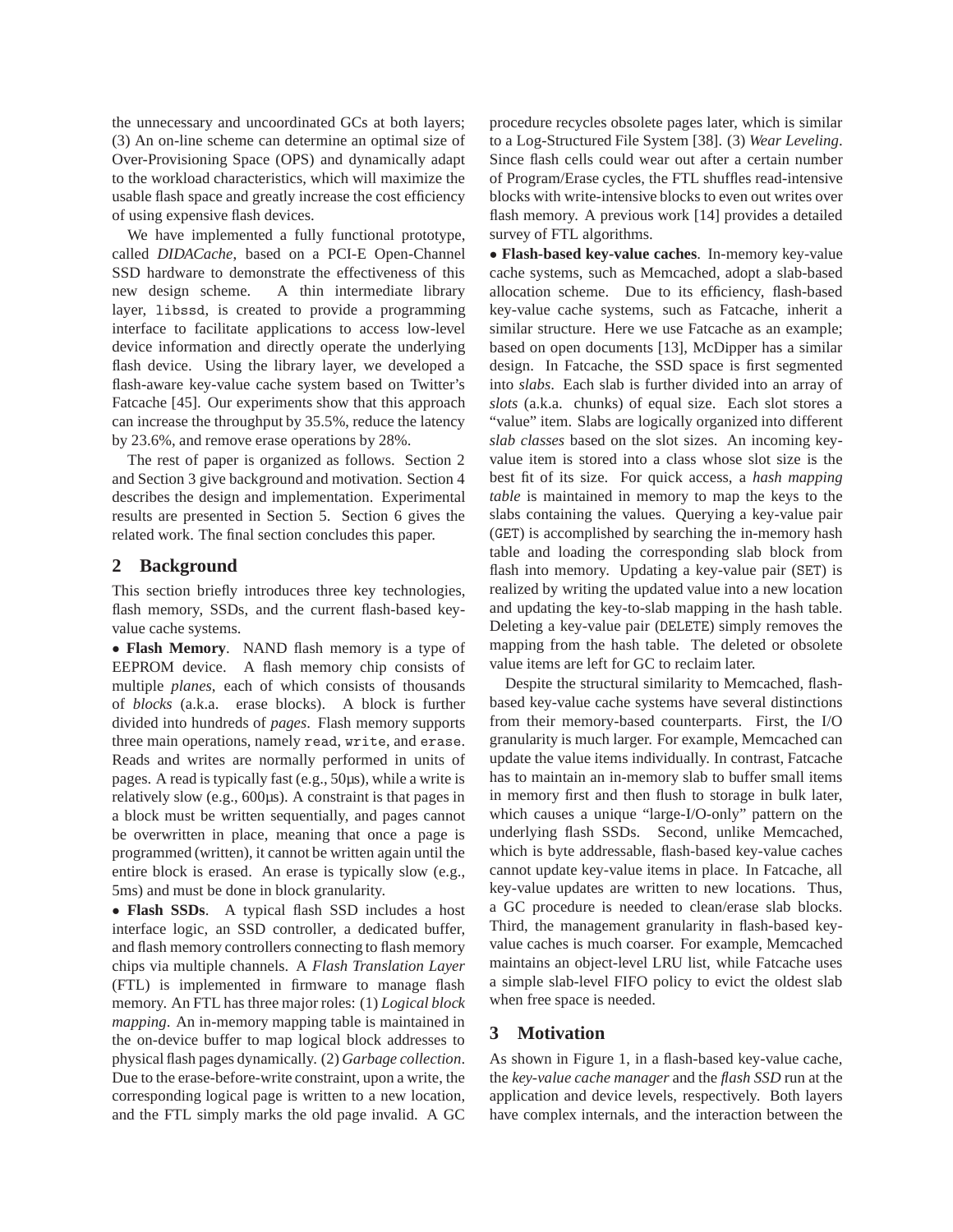

Figure 1: Architecture of flash-based key-value cache. two raises three critical issues, which have motivated the

work presented in this paper.

• **Problem 1: Redundant mapping**. Modern flash SSDs implement a complex FTL in firmware. Although a variety of mapping schemes, such as DFTL [18], exist, high-end SSDs often still adopt fine-grained *page-level mapping* for performance reasons. As a result, for a 1TB SSD with a 4KB page size, a page-level mapping table could be as large as 1GB. Integrating such a large amount of DRAM on device not only raises production cost but also reliability concerns [18, 53, 54]. In the meantime, at the application level, the key-value cache system also manages another mapping structure, an in-memory hash table, which translates the keys to the corresponding slab blocks. The two mapping structures exist at two levels simultaneously, which unnecessarily doubles the memory consumption.

A fundamental problem is that the page-level mapping is designed for general-purpose file systems, rather than key-value caching. In a typical key-value cache, the slab block size is rather large (in Megabytes), which is typically 100-1,000x larger than the flash page size. This means that the fine-grained page-level mapping scheme is an *expensive over-kill*. Moreover, a large mapping table also incurs other overheads, such as the need for a large capacitor or battery, increased design complexity, reliability risks, etc. If we could directly map the hashed keys to the physical flash pages, we can completely remove this redundant and highly inefficient mapping for lower cost, simpler design, and improved performance.

• **Problem 2: Double garbage collection**. GC is the main performance bottleneck of flash SSDs [3, 8]. In flash memory, the smallest read/write unit is a page (e.g., 4KB). A page cannot be overwritten in place until the entire erase block (e.g., 256 pages) is erased. Thus, upon a write, the FTL marks the obsolete page "invalid" and writes the data to another physical location. At a later time, a GC procedure is scheduled to recycle the invalidated space for maintaining a pool of clean erase blocks. Since valid pages in the to-be-cleaned erase block must be first copied out, cleaning an erase block often takes hundreds of milliseconds to complete. A key-value cache system has a similar GC procedure to recycle the slab space occupied by obsolete key-value pairs.

Running at different levels (application vs. device), these two GC processes not only are redundant but also could interfere with one another. For example, from the FTL's perspective, it is unaware of the semantic meaning of page content. Even if no key-value pair is valid (i.e., no key maps to any value item), the entire page is still considered as "valid" at the device level. During the FTL-level GC, this page has to be moved unnecessarily. Moreover, since the FTL-level GC has to assume all valid pages contain useful content, it cannot selectively recycle or even aggressively invalidate certain pages that contain semantically "unimportant" (e.g., LRU) key-value pairs. For example, even if a page contains only one valid keyvalue pair, the entire page still has to be considered valid and cannot be erased, although it is clearly of relatively low value. Note that TRIM command [43] cannot address this issue as well. If we merge the two-level GCs and control the GC process based on semantic knowledge of the key-value caches, we could completely remove all the above-mentioned inefficient operations and create new optimization opportunities.

• **Problem 3: Over-overprovisioning**. In order to minimize the performance impact of GC on foreground I/Os, the FTL typically reserves a portion of flash memory, called Over-Provisioned Space (OPS), to maintain a pool of clean blocks ready for use. High-end SSDs often reserve 20-30% or even larger amount of flash space as OPS. From the user's perspective, the OPS space is nothing but an expensive unusable space. We should note that the factory setting for OPS is mostly based on a conservative estimation for worst-case scenarios, where the SSD needs to handle extremely intensive write traffic. In key-value cache systems, in contrast, the workloads are often read-intensive [5]. Reserving such a large portion of flash space is a significant waste of expensive resource. In the meantime, key-value cache systems possess rich knowledge about the I/O patterns and have the capability of accurately estimating the incoming write intensity. Based on such estimation, a suitable amount of OPS could be determined during runtime for maximizing the usable flash space for effective caching. Considering the importance of cache size for cache hit ratio, such a 20-30% extra space could significantly improve system performance. If we could leverage the domain knowledge of the key-value cache systems to determine the OPS management at the device level, we would be able to maximize the usable flash space for caching and greatly improve the overall cost efficiency as well as system performance.

In essence, all the above-mentioned issues stem from a fundamental problem in the current I/O stack design: the key-value cache manager runs at the application level and views the storage abstraction as a sequence of sectors; the flash memory manager (i.e., the FTL)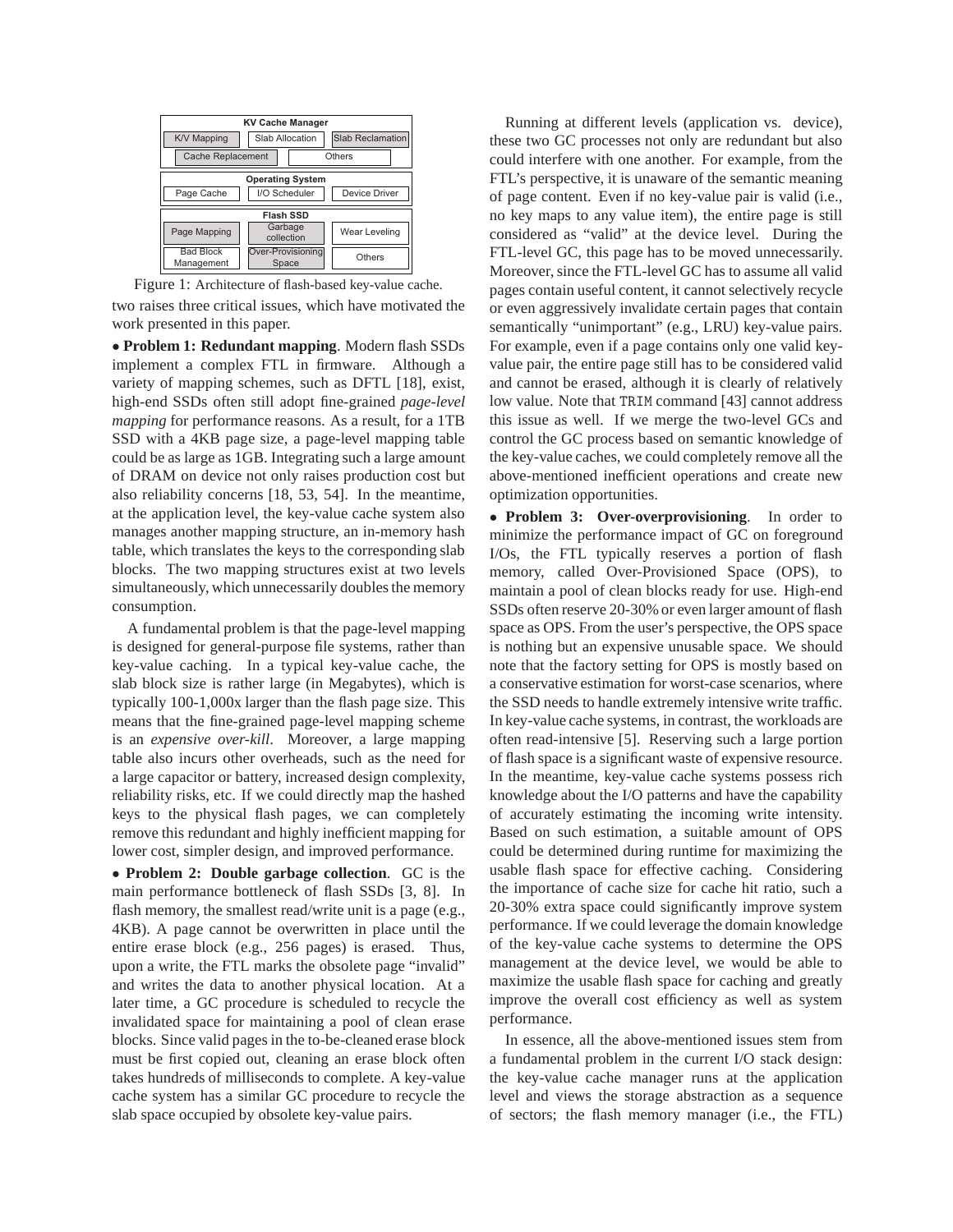| <b>KV Cache Manager</b> |                                   |            |  |  |
|-------------------------|-----------------------------------|------------|--|--|
| Slab Manager            | Key/Slab Mapping<br>Integrated GC |            |  |  |
| <b>OPS Management</b>   | Cache Manager                     | Others     |  |  |
| Library (libssd)        |                                   |            |  |  |
| <b>Bad Block</b>        | Slab/Flash                        | Operation  |  |  |
| Management              | Translation                       | Conversion |  |  |
| <b>Operating System</b> |                                   |            |  |  |
| Page Cache              | Device Driver<br>I/O Scheduling   |            |  |  |
| Open-channel SSD        |                                   |            |  |  |
| <b>Flash Operations</b> |                                   |            |  |  |
|                         |                                   |            |  |  |

Figure 2: The architecture overview of DIDACache. runs at the device firmware layer and views incoming requests simply as a sequence of individual I/Os. This abstraction, unfortunately, creates a huge *semantic gap* between the key-value cache and the underlying flash storage. Since the only interface connecting the two layers is a strictly defined block-based interface, no semantic knowledge about the data could be passed over. This enforces the key-value cache manager and the flash memory manager to work individually and prevents any collaborative optimizations. This motivates us to study how to bridge this semantic gap and build a highly optimized flash-based key-value cache system.

# **4 Design**

As an unconventional hardware/software architecture (see Figure 2), our key-value cache system is highly optimized for flash and eliminates all unnecessary intermediate layers. Its structure includes three layers.

- *An enhanced flash-aware key-value cache manager*, which is highly optimized for flash memory storage, runs at the application level, and directly drives the flash management;
- *A thin intermediate library layer*, which provides a slab-based abstraction of low-level flash memory space and an API interface for directly and easily operating flash devices (e.g., read, write, erase);
- *A specialized flash memory SSD hardware*, which exposes the physical details of flash memory medium and opens low-level *direct* access to the flash memory medium through the ioctl interface.

With such a holistic design, we strive to completely bypass multiple intermediate layers in the conventional structure, such as file system, generic block I/O, scheduler, and the FTL layer in SSD. Ultimately, we desire to let the application-level key-value cache manager leverage its domain knowledge and directly drive the underlying flash devices to operate only necessary functions while leaving out unnecessary ones. In this section, we will discuss each of the three layers.

# **4.1 Application Level: Key-value Cache**

Our key-value cache manager has four major components: (1) a *slab management module*, which manages memory and flash space in slabs; (2) a *unified direct mapping module*, which records the mapping of keyvalue items to their physical locations; (3) an *integrated* *GC module*, which reclaims flash space occupied by obsolete key-values; and (4) an *OPS management module*, which dynamically adjusts the OPS size.

# **4.1.1 Slab Management**

Similar to Memcached, our key-value cache system adopts a slab-based space management scheme – the flash space is divided into equal-sized *slabs*; each slab is divided into an array of *slots* of equal size; each slot stores a key-value item; slabs are logically organized into different *slab classes* according to the slot size.

Despite these similarities to in-memory key-value caches, caching key-value pairs in flash has to deal with several unique properties of flash memory, such as the "out-of-place update" constraint. By directly controlling flash hardware, our slab management can be specifically optimized to handle these issues as follows.

• **Mapping slabs to blocks**: Our key-value cache directly maps (logical) slabs to physical flash blocks. We divide flash space into equal-sized slabs, and each slab is statically mapped to one or several flash blocks. There are two possible mapping schemes: (1) *Per-channel mapping*, which maps a slab to a sequence of contiguous physical flash blocks in one channel, and (2) *Crosschannel mapping*, which maps a slab across multiple channels in a round-robin way. Both have pros and cons. The former is simple and allows to directly infer the logical-to-physical mapping, while the latter could yield a better bandwidth through channel-level parallelism.

We choose the simpler per-channel mapping for two reasons. First, key-value cache systems typically have sufficient slab-level parallelism. Second, this allows us to directly translate "slabs" into "blocks" at the library layer with minimal calculation. In fact, in our prototype, we directly map a flash slab to a physical flash block, since the block size (8MB) is appropriate as one slab. For flash devices with a smaller block size, we can group multiple contiguous blocks in one channel into one slab.

• **Slab buffer**: Unlike DRAM memory, flash does not support random in-place overwrite. As so, a key-value item cannot be directly updated in its original place in flash. For a SET operation, the key-value item has to be stored in a new location in flash (appended like a log), and the obsolete item will be recycled later. To enhance performance, we maintain an *in-memory slab* as a buffer for each slab class. Upon receiving a SET operation, the key-value pair is first stored in the corresponding inmemory slab and completion is immediately returned. When the in-memory slab is full, it is flushed into an *inflash slab* for persistent storage.

The slab buffer brings two benefits. First, the inmemory slab works as a write-back buffer. It not only speeds up accesses but also makes incoming requests asynchronous, which greatly improves the throughput. Second, and more importantly, the in-memory slab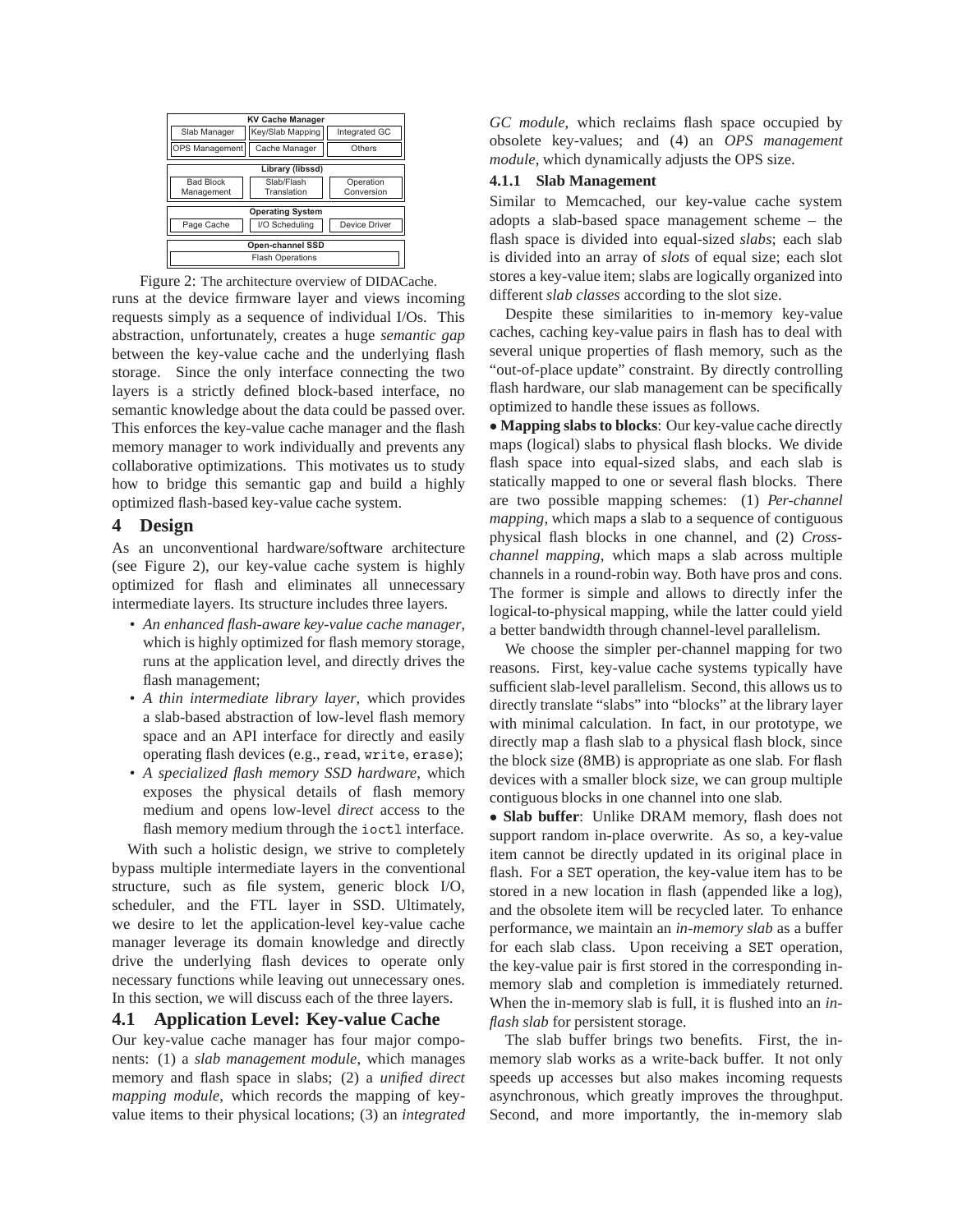merges small key-value slot writes into large slab writes (in units of flash blocks), which completely removes the unwanted small flash writes. Our experiments show that a small slab buffer is sufficient for performance.

• **Channel selection and slab allocation**: For load balance considerations, when an in-memory slab is full, we first select the channel with the lowest load. The load of each channel is estimated by counting three key flash operations (read, write, and erase). Once a channel is selected, a free slab is allocated. For each channel, we maintain a *Free Slab Queue* and a *Full Slab Queue* to manage clean slabs and used slabs separately. The slabs in a free slab queue are sorted in the order of their erase counts, and we always select the slab with the lowest erase count first for wear-leveling purposes. The slabs in a full slab queue are sorted in the Least Recently Used (LRU) order. When running out of free slabs, the GC procedure is triggered to produce clean slabs, which we will discuss in more details later.

With the above optimizations, a fundamental effect is, all I/Os seen at the device level are shaped into large-size slab writes, which completely removes small page writes as well as the need for generic GC at the FTL level.

## **4.1.2 Unified Direct Mapping**

In order to address the double mapping problem, a key change is to remove all the intermediate mappings, and directly map the SHA-1 hash of the key to the corresponding physical location (i.e., the slab ID and the offset) in the in-memory hash table.

Figure 3 shows the structure of the in-memory hash table. Each hash table entry includes three fields: <md, sid, offset>. For a given key, md is the SHA-1 digest, sid is the ID of the slab that stores the key-value item, and offset is the slot number of the key-value item within the slab. Upon a request, we first calculate the hash value of the "key" to locate the bucket in the hash table, and then use the SHA-1 digest (md) to retrieve the hash table entry, in which we can find the slab (sid) containing the key-value pair and the corresponding slot (offset). The found slab could be in memory (i.e., in the slab buffer) or in flash. In the former case, the value is returned in a memory access; in the latter case, the item is read from the corresponding flash page(s).

#### **4.1.3 Garbage Collection**

Garbage collection is a must-have in key-value cache systems, since operations (e.g., SET and DELETE) can create obsolete value items in slabs, which need to be recycled at a later time. When the system runs out of free flash slabs, we need to reclaim their space in flash.

With the semantic knowledge about the slabs, we can perform a fine-grained GC in one single procedure, running at the application level only. There are two possible strategies for identifying a victim slab: (1) *Space-based eviction*, which selects the slab containing the largest number of obsolete values, and (2) *Localitybased eviction*, which selects the coldest slab for cleaning based on the LRU order. Both policies are used depending on the runtime system condition.

• **Space-based eviction**: As a greedy approach, this scheme aims to maximize the freed flash space for each eviction. To this end, we first select a channel with the lowest load to limit the search scope, and then we search its *Full Slab Queue* to identify the slab that contains the least amount of valid data. As the slot sizes of different slab classes are different, we use the number of valid keyvalue items times their size to calculate the valid data ratio for a given flash slab. Once the slab is identified, we scan the slots of the slab, copy all valid slots into the current in-memory slab, update the hash table mapping accordingly, then erase the slab and place the cleaned slab back in the *Free Slab Queue* of the channel.

• **Locality-based eviction**: This policy adopts an aggressive measure to achieve fast reclamation of free slabs. Similar to *space-based eviction*, we first select the channel with the lowest load. We then select the LRU slab as the victim slab to minimize the impact to hit ratio. This can be done efficiently as the full flash slabs are maintained in their LRU order for each channel. A scheme, called *quick clean*, is then applied by simply dropping the entire victim slab, including all valid slots. It is safe to remove valid slots, since our application is a key-value cache (rather than a key-value store) – all clients are already required to write key-values to the back-end data store first, so it is safe to aggressively drop any key-value pairs in the cache without any data loss.

Comparing these two approaches, *space-based eviction* needs to copy still-valid items in the victim slab, so it takes more time to recycle a slab but retains the hit ratio. In contrast, *locality-based eviction* allows to quickly clean a slab without moving data, but it aggressively erases valid key-value items, which may reduce the cache hit ratio. To reach a balance between the hit ratio and GC overhead, we apply these two policies *dynamically* during runtime – when the system is under high pressure (e.g., about to run out of free slabs), we use the fast but imprecise *locality-based eviction* to quickly release free slabs for fast response; when the system pressure is low, we use *space-based eviction* and try to retain all valid key-values in the cache for hit ratio.

To realize the above-mentioned dynamic selection policies, we set two watermarks, low (*Wlow*) and high (*Whigh*). We will discuss how to determine the two watermarks in the next section. The GC procedure checks the number of free flash slabs,  $S_{free}$ , in the current system periodically. If  $S_{free}$  is between the high watermark, *Whigh*, and the low watermark, *Wlow*, it means that the pool of free slabs is running low but under moderate pressure. So we activate the less aggressive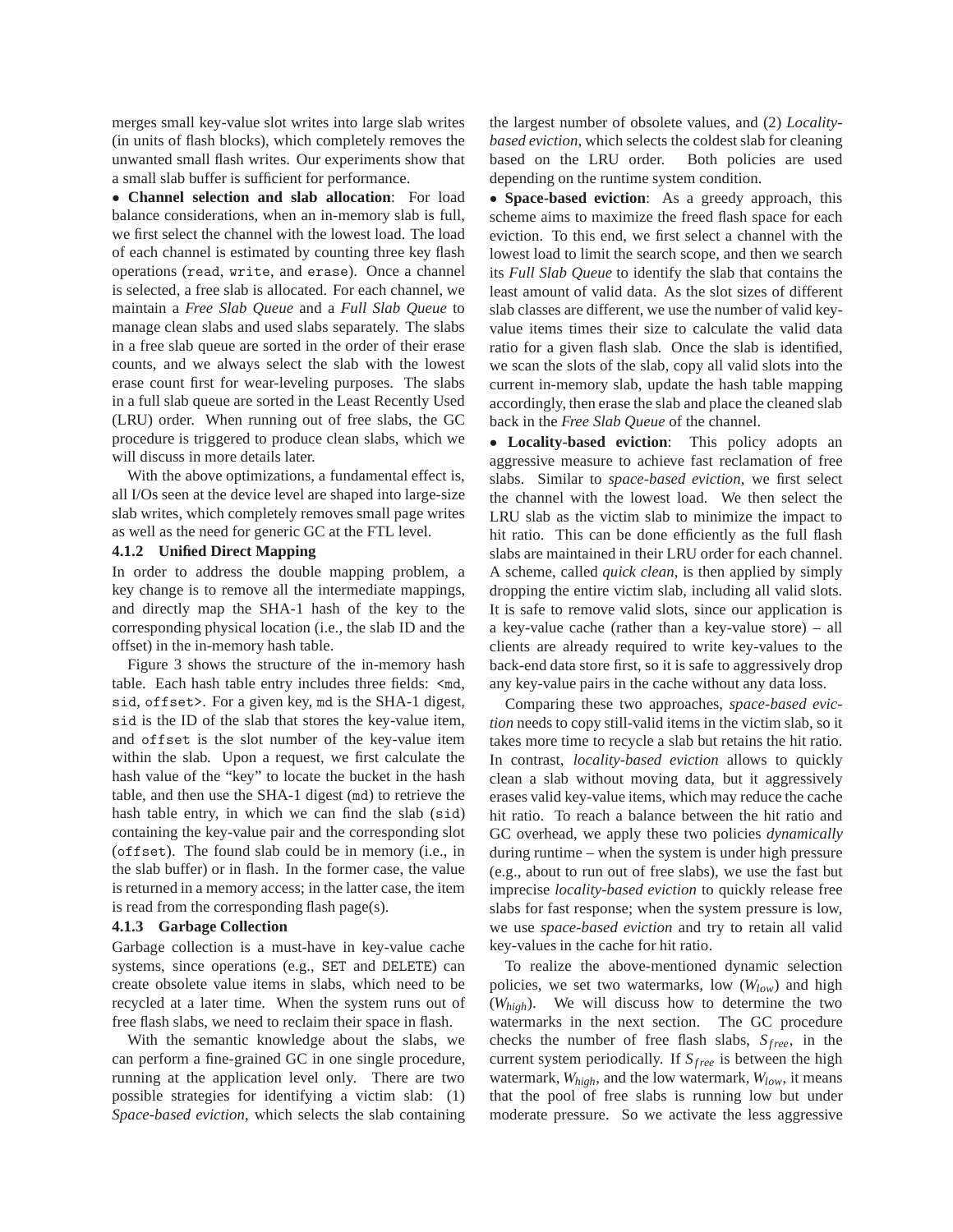





Figure 3: Unified mapping structure.

*space-based eviction* policy to clean slabs. This process repeats until the number of free slabs,  $S_{free}$ , reaches the high watermark. If  $S_{free}$  is below the low watermark, which means that the system is under high pressure, the aggressive *space-based eviction* policy kicks in and uses *quick clean* to erase the entire LRU slab and discard all items immediately. This fast-response process repeats until the number of free slabs in the system,  $S_{free}$ , is brought back to *Wlow*. If the system is idle, the GC procedure switches to the *space-based eviction* policy and continues to clean slabs until reaching the high watermark. Figure 4 illustrates this process.

#### **4.1.4 Over-Provisioning Space Management**

In conventional SSDs, a large portion of flash space is reserved as OPS, which is invisible and unusable by applications. In our architecture, we can leverage the domain knowledge to dynamically adjust OPS and maximize the usable flash space for caching.

In our system, the two watermarks, *Wlow* and *Whigh*, drive the GC procedure. The two watermarks effectively determine the available OPS size – *Wlow* is the dynamically adjusted OPS size, and *Whigh* can be viewed as the upper bound of allowable OPS. We set the difference between the two watermarks,  $W_{high} - W_{low}$ , as a constant (15% of the flash space in our prototype). Ideally, we desire to have the number of free slabs,  $S_{free}$ , fluctuating in the window between the two watermarks.

Our goal is to keep just enough flash space for overprovisioning. However, it is challenging to appropriately position the two watermarks and make them adaptive to the workload. It is desirable to have an automatic, self-tuning scheme to dynamically determine the two watermarks based on runtime situation. In our prototype, we have designed two schemes, a *feedback-based heuristic model* and a *queuing theory based model*.

Our heuristic scheme is simple and works as follows: when the low watermark is hit, which means that the current system is under high pressure, we lift the low watermark by doubling *Wlow* to quickly respond to increasing writes, and the high watermark is correspondingly updated. As a result, the system will activate the aggressive *quick clean* to produce more free slabs quickly. This also effectively reserves a large OPS space for use. When the number of free slabs reaches the high watermark, which means the current system is under light pressure, we linearly drop the watermarks.

Figure 5: M/M/1 queuing model. This effectively returns free slabs back to the usable cache space (i.e., reduced OPS size). In this way, the OPS space

automatically adapts to the incoming traffic. The second scheme is based on the well-known queuing theory, which builds slab allocation and reclaim processes as a M/M/1 queue. As Figure 5 shows, in this system, we maintain queues for free flash slabs and full flash slabs for each channel, separately. The slab drain process consumes free slabs, and the GC process produces free slabs. Therefore we can view the drain process as the consumer process, the GC process as the producer process, and the free slabs as resources. The drain process consumes flash slabs at a rate  $\lambda$ , and the GC process generates free flash slabs at a rate  $\mu$ . Prior study [5] shows that in real applications, the incoming of key-value pairs can be seen as a Markov process, so the drain process is also a Markov process. For the GC process, when  $S_{free}$  is less than  $W_{low}$ , the localitybased eviction policy is adopted. The time consumed for reclaiming one slab is equal to the flash erase time plus the schedule time. The flash block erase time is a constant, and the schedule time can be viewed as a random number. Thus the locality-based GC process is also a Markov process with a service rate  $\mu$ . Based on the analysis, the process can be modeled as a M/M/1 queue with arrival rate  $\lambda$ , service rate  $\mu$ , and one server.

According to Little's law, the expected number of slabs waiting for service is  $\lambda/(\mu - \lambda)$ . If we reserve at least this number of free slabs before the localitybased GC process is activated, we can always eliminate the synchronous waiting time. So, for the system performance benefit, we set

$$
W_{low} = \lambda / (\mu - \lambda)
$$
 (1)

In the above equation,  $\lambda$  is the slab consumption rate of the drain process, and  $\mu$  is the slab reclaim rate of GC, which equals  $1/(t_{evict} + t_{other})$ , where  $t_{evict}$  is the block erase time, and *tother* is other system time needed for GC.

In Equation 2, the arrival rate is decided by the incoming rate of key-value pairs and their average size, which are both measurable. Assuming the arrival rate of key-values is  $\lambda_{KV}$ , the average size is  $S_{KV}$ , and the slab size is  $S_{slab}$ ,  $\lambda$  can be calculated as follows.

$$
\lambda = \frac{\lambda_{KV} \times S_{KV}}{S_{slab}}
$$
 (2)

So, we have

$$
W_{low} = \frac{\lambda_{KV} \times S_{KV} \times (t_{evict} + t_{other})}{S_{slab} - \lambda_{KV} \times S_{KV} \times (t_{evict} + t_{other})}
$$
(3)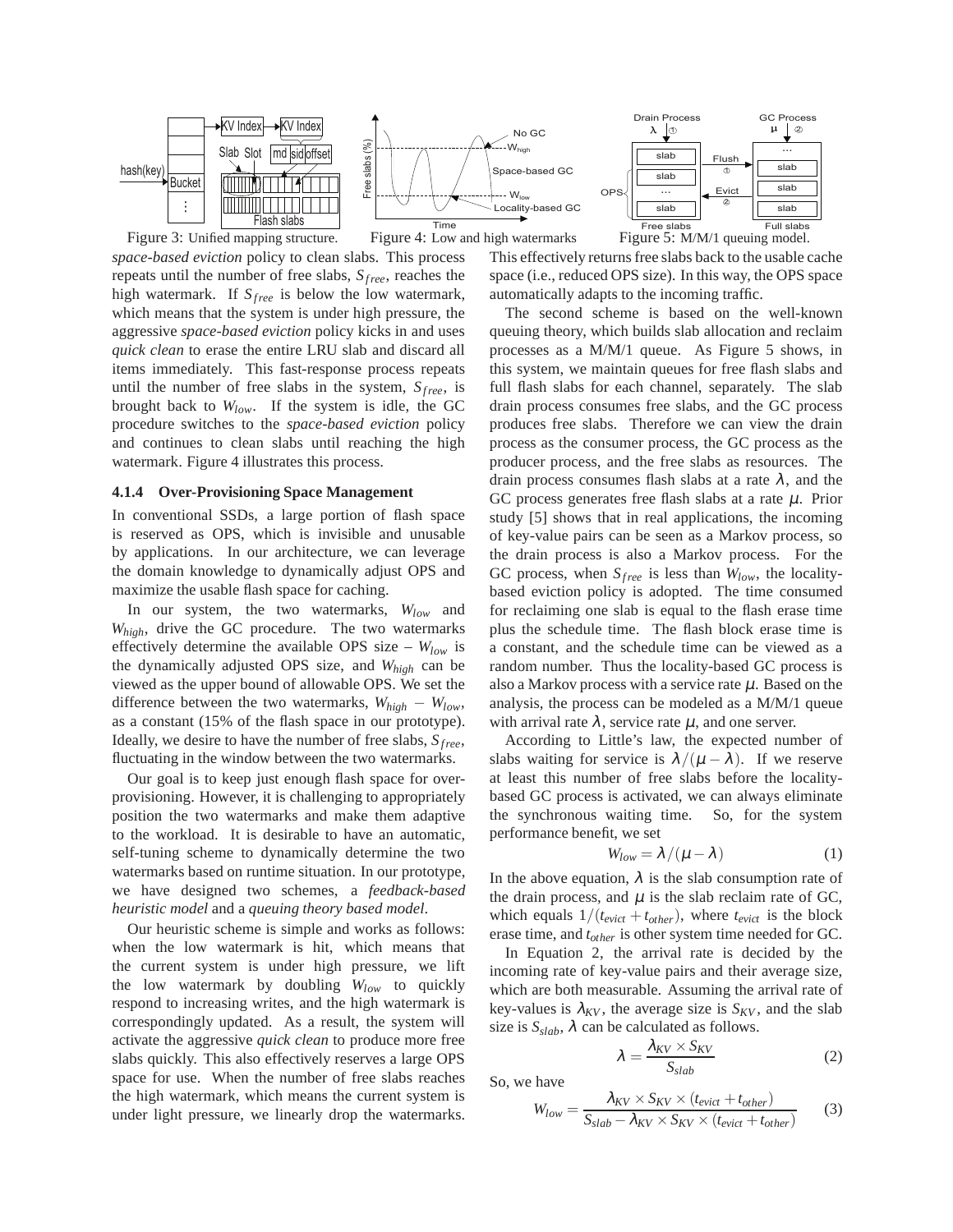By using the above-mentioned equations, we can periodically update the settings of the low and high watermarks. In this way, we can adaptively tune the OPS size based on real-time workload demands.

#### **4.1.5 Other Technical Issues**

Flash memory wears out after a certain number of Program/Erase (P/E) cycles. In our prototype, for wear leveling, when allocating slabs in the drain process and reclaiming slabs in the GC process, we take the erase count of each slab into consideration and always use the block with the smallest erase count. As our channelslab selection and slab-allocation scheme can evenly distribute the workloads across all channels, wears can be approximately distributed across channels as well. Other additional wear-leveling measures, such as dynamically shuffling cold/hot slabs, could also be included to further even out the wear distribution.

Crash recovery is also a challenge. We may simply drop the entire cache upon crashes. However, due to the excessively long warm-up time, it is preferred to retain the cached data through crashes [52]. In our system, all key-value items are stored in persistent flash but the hash table is maintained in volatile memory. There are two potential solutions to recover the hash table. One simple method is to scan all the valid key-value items in flash and rebuild the hash table, which is a time-consuming process. A more efficient solution is to periodically checkpoint the in-memory hash table into (a designated area of) the flash. Upon recovery, we only need to reload the latest hash table checkpoint into memory and then apply changes by scanning the slabs written after the checkpoint. Crash recovery is currently not implemented in our prototype.

# **4.2 Library Level:** libssd

As an intermediate layer, the library, libssd, connects the application and device layers. Unlike Liblightnvm [16], libssd is highly integrated with the key-value cache system. It has three main functions: (1) *Slab-toblock mapping*, which statically maps a slab to one (or multiple contiguous) flash memory block(s) in a channel. In our prototype, it is a range of blocks in a flash LUN (logic unit number). Such a mapping can be calculated through a mathematical conversion and does not require another mapping table. (2) *Operation transformation*, which converts key slab operations, namely read, write, and erase, to flash memory operations. This allows the key-value cache system to operate in units of slabs, rather than flash pages/blocks. (3) *Bad block management*, which maintains a list of flash blocks that are detected as "bad" and ineligible for allocation, and hides them from the key-value cache.

### **4.3 Hardware Level: Open-Channel SSD**

We use an Open-Channel SSD manufactured by Memblaze [30]. This hardware is similar to that used in SDF [35]. This PCIe based SSD contains 12 channels, each of which connects to two Toshiba 19nm MLC flash chips. Each chip contains two planes and has a capacity of 66GB. Unlike SDF [35], our SSD exposes several key device-level properties: first, the SSD exposes the entire flash memory space to the upper level. The SSD hardware abstracts the flash memory space in 192 LUNs, and an LUN is the smallest parallelizable unit. The LUNs are mapped to the 12 channels in a sequential manner, i.e., channel #0 contains LUNs 0-15, channel #1 contains LUNs 16-31, and so on. Therefore, we know the physical mapping of slabs on flash memory and channels. Second, unlike SDF, which presents the flash space as 44 block devices, our SSD provides direct access to raw flash memory through the ioctl interface. It allows us to directly operate the target flash memory pages and blocks by specifying the LUN ID and page number to compose commands added to the device command queue. Third, all FTL-level functions, such as address mapping, wear-leveling, bad block management, are bypassed. This allows us to remove the device-level redundant operations and make them completely driven by the user-level applications.

#### **5 Evaluation**

#### **5.1 Prototype System**

We have prototyped the proposed key-value cache on the Open-Channel SSD hardware platform manufactured by Memblaze [30]. Our implementation of the key-value cache manager is based on Twitter's Fatcache [45]. It includes 1,500 lines of code in the stock Fatcache and 620 lines of code in the library.

In Fatcache, when a SET request arrives, if running out of in-memory slabs, it selects and flushes a memory slab to flash. If there is no free flash slab, a victim flash slab is chosen to reclaim space. During this process, incoming requests have to wait synchronously. To fairly compare with a cache system with non-blocking flush and eviction, we have enhanced the stock Fatcache by adding a drain thread and a slab eviction thread. The other part remains unchanged. We have open-sourced our asynchronous version of Fatcache for public downloading [1]. In our experiments, we denote the stock Fatcache working in the synchronous mode as "Fatcache-Sync", and the enhanced one working in the asynchronous mode as "Fatcache-Async". For each platform, we configure the slab size to 8 MB, the flash block size. The memory slab buffer is set to 128MB.

For performance comparison, we also run Fatcache-Sync and Fatcache-Async on a commercial PCI-E SSD manufactured by Memblaze. The SSD is built on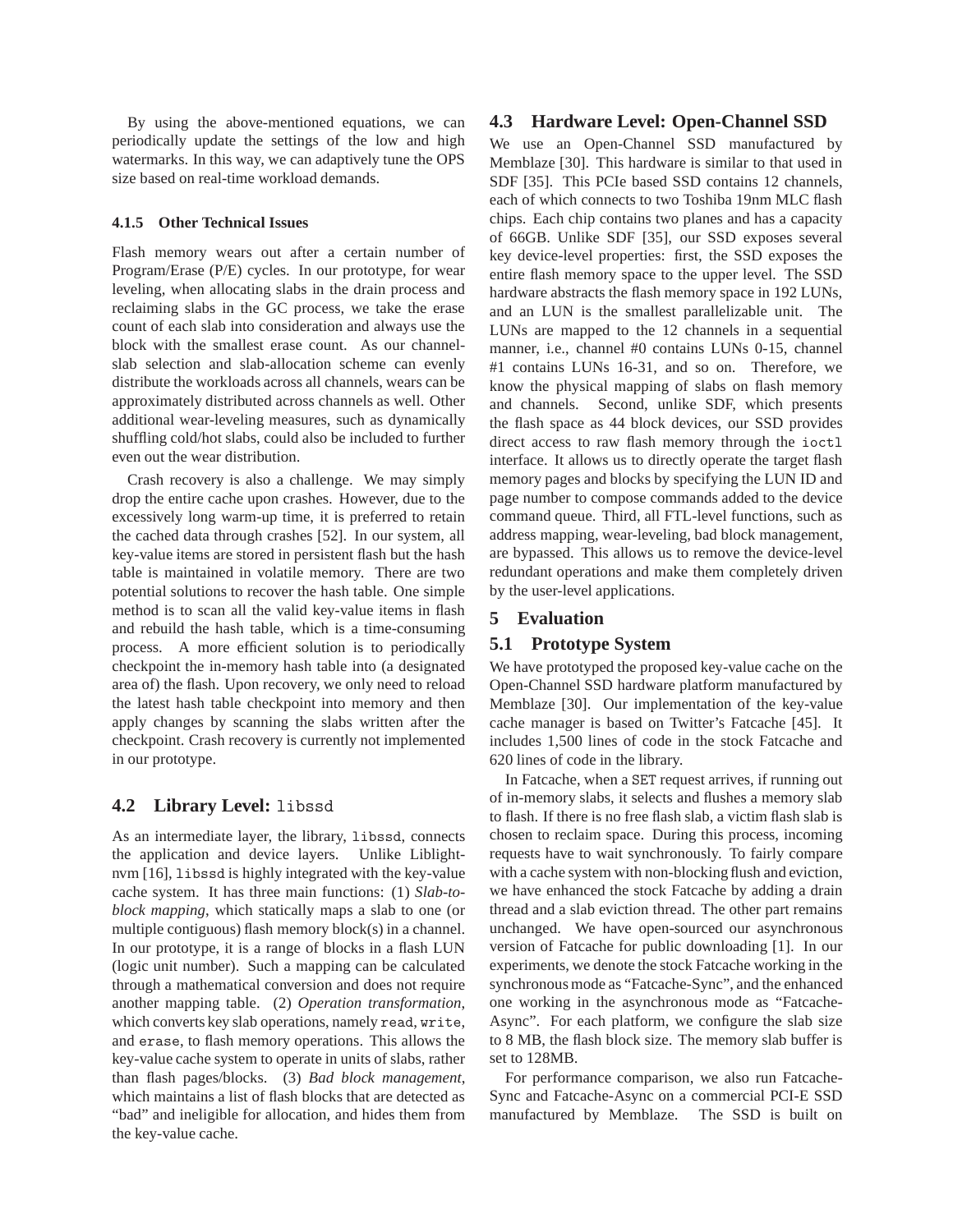the exact same hardware as our Open-Channel SSD but adopts a typical, conventional SSD architecture design. This SSD employs a page-level mapping and the page size is 16KB. Unlike the Open-Channel SSD, the commercial SSD has 2GB of DRAM on the device, which serves as a buffer for the mapping table and a write-back cache. The other typical FTL functions (e.g., wear-leveling, GC, etc.) are active on the device.

# **5.2 Experimental Setup**

Our experiments are conducted on a workstation, which features an Intel i7-5820K 3.3GHZ processor and 16GB memory. An Open-Channel SSD introduced in Section 4.3 is used as DIDACache's underlying cache storage. Since the SSD capacity is quite large (1.5TB), it would take excessively long time to fill up the entire SSD. To complete our tests in a reasonable time frame, we only use part of the flash space, and we ensure the used space is evenly spread across all the channels and flash LUNs. For the software, we use Ubuntu 14.04 with Linux kernel 3.17.8. Our back-end database server is MySQL 5.5 with InnoDB storage engine running on a separate workstation, which features an Intel Core 2 Duo processor (3.13GHZ), 8GB memory and a 500GB hard drive. The database server and the cache server are connected in a 1Gbps local Ethernet network. Fatcache-Sync and Fatcache-Async use the same system configurations, except that they run on the commercial SSD rather than the Open-Channel SSD.

# **5.3 Overall Performance**

Our first set of experiments simulate a production datacenter environment to show the overall performance. In this experiment, we have a complete system setup with a workload generator (client simulator), a key-value cache server, and a MySQL database server in the back-end.

To generate key-value requests to the cache server, we adopt a workload model presented in prior work [7]. This model is built based on real Facebook workloads [5], and we use it to generate a key-value object data set and request sequences to exercise the cache server. The size distribution of key-value objects in the database follows a truncated Generalized Pareto distribution with location  $\theta = 0$ , scale  $\psi = 214.4766$ , and shape  $k =$ 0.348238. The object popularity, which determines the request sequence, follows a Normal distribution with mean  $\mu_t$  and standard deviation  $\sigma$ , where  $\mu_t$  is a function of time. We first generate 800 million keyvalue pairs (about 250GB data) to populate our database, and then use the object popularity model to generate 200 million requests. We have run experiments with various numbers of servers and clients with the abovementioned workstation, but due to the space constraint, we only present the representative experimental results with 32 clients and 8 key-value cache servers.

We test the system performance by varying the cache size (in percentage of the data set size). Figure 6 shows the throughput, i.e., the number of operations per second (ops/sec). We can see that as the cache size increases from 5% to 12%, the throughput of all the three schemes improves significantly, due to the improved cache hit ratio. Comparing the three schemes, DIDACache outperforms Fatcache-Sync and Fatcache-Async substantially. With a cache size of 10% of the data set (about 25GB), DIDACache outperforms Fatcache-Sync and Fatcache-Async by 9.7% and 9.2%, respectively. The main reason is that the dynamic OPS management in DIDACache adaptively adjusts the reserved OPS size according to the request arrival rate. In contrast, Fatcache-Sync and Fatcache-Async statically reserve 25% flash space as OPS, which affects the cache hit ratio (see Figure 7). Another reason is the reduced overhead due to the application-driven GC. The effect of GC policies will be examined in Section 5.4.2.

We also note that Fatcache-Async only outperforms Fatcache-Sync marginally in this workload. This is because for this workload, Fatcache-Async adopts the same static OPS policy as Fatcache-Sync, which leads to the same cache hit ratio. Figure 7 shows the hit ratios of these three cache systems. We can see that, as the cache size increases, DIDACache's hit ratio ranges from 76.5% to 94.8%, which is much higher than that of Fatcache-Sync, ranging from 71.1% to 87.3%.

# **5.4 Cache Server Performance**

In this section we focus on studying the performance details of the cache servers. In this experiment, we directly generate SET/GET operations to the cache server. We create objects with sizes ranging from 64 bytes to 4KB and first populate the cache server up to 25GB in total. Then we generate SET and GET requests of various key-value sizes to measure the average latency and throughput. All experiments use 8 key-value cache servers and 32 clients.

# **5.4.1 Random** SET**/**GET **Performance**

Figure 8 shows the throughput of SET operations. Among the three schemes, our DIDACache achieves the highest throughput and Fatcache-Sync performs the worst. With the object size of 64 bytes, the throughput of DIDACache is  $2.48 \times 10^5$  ops/sec, which is 1.3 times higher than that of Fatcache-Sync and 35.5% higher than that of Fatcache-Async. The throughput gain is mainly due to our unified slab management policy and the integrated applicationdriven GC policy. DIDACache also selects the least loaded channel when flushing slabs to flash. Thus, the SSD's internal parallelism can be fully utilized, and with software and hardware knowledge, the GC overhead is significantly reduced. Compared with Fatcache-Async, the relative performance gain of DIDACache is smaller and decreases as the key-value object size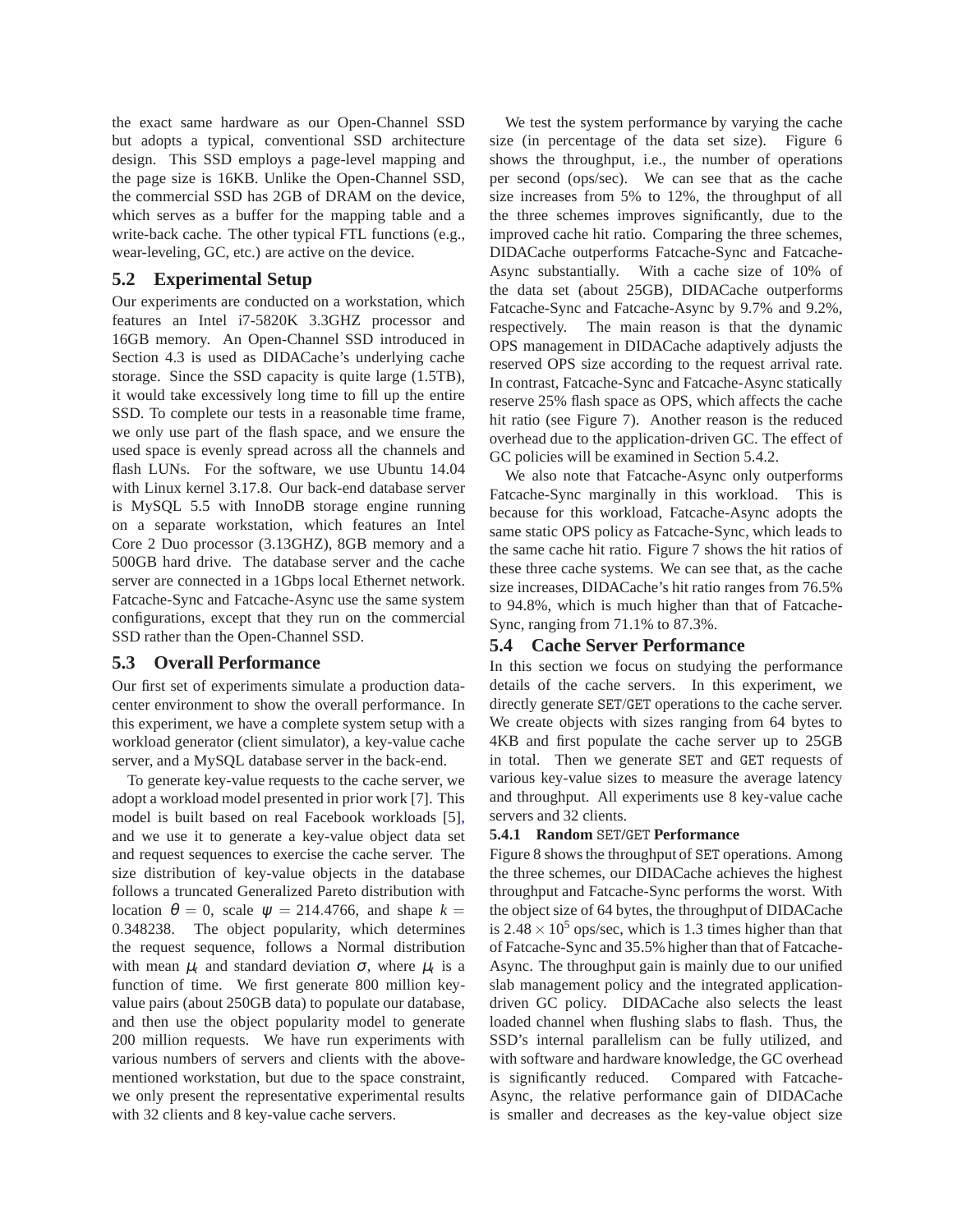

Figure 9: SET latency vs. KV size

Figure 10: Throughput vs. SET/GET ratio. Figure 11: Latency vs. SET/GET ratio.

increases. As the object size increases, the relative GC efficiency improves and the valid data copy overhead is decreased. It is worth noting that the practical systems are typically dominated by small key-value objects, on which DIDACache performs particularly well.

Figure 9 gives the average latency for SET operations with different key-value object sizes. Similarly, it can be observed that Fatcache-Sync performs the worst, and DIDACache outperforms the other two significantly. For example, for 64-byte objects, compared with Fatcache-Sync and Fatcache-Async, DIDACache reduces the average latency by 54.5% and 23.6%, respectively.

Figures 10 and 11 show the throughput and latency for workloads with mixed SET/GET operations. Due to the space constraint, we only show results for the case with 256-byte key-value items, and other cases with different key-value sizes show similar trend. We can observe that DIDACache outperforms Fatcache-Sync and Fatcache-Async across the board, but as the portion of GET operations increases, the related performance gain reduces. Although we also optimize the path of processing GET, such as removing intermediate mapping, the main performance bottleneck is the raw flash read. Thus, with the workload of 100% GET, the latency and throughput of the three schemes are nearly the same. Figure 12 shows the latency distributions for key-value items of 64 bytes with different SET/GET ratios.

#### **5.4.2 Memory Slab Buffer**

Memory slab buffer enables the asynchronous operations of the drain and GC processes. To show the effect of slab buffer size, we vary the slab buffer size from 128MB to 1GB and test the average latency and throughput with the workloads generated with the truncated Generalized Pareto distribution. As shown in Figure 13 and Figure 14, for both SET and GET operations, the average latency and throughput are insensitive to the slab buffer size, indicating that a small in-memory slab buffer size (128M) is sufficient.

| Table 1: Garbage collection overhead. |                   |                   |              |  |
|---------------------------------------|-------------------|-------------------|--------------|--|
| <b>GC</b> Scheme                      | <b>Key-values</b> | <b>Flash Page</b> | <b>Erase</b> |  |
| DIDACache-Space                       | 7.48GB            | N/A               | 4.231        |  |
| DIDACache-Locality                    |                   | N/A               | 3,679        |  |
| <b>DIDACache</b>                      | 2.05GB            | N/A               | 3,829        |  |
| Fatcache-Greedy                       | 7.48GB            | 5.73GB            | 5,024        |  |
| Fatcache-Kick                         |                   | 3.86GB            | 4.122        |  |
| Fatcache-FIFO                         | 15.35GB           |                   | 5,316        |  |

## **5.4.3 Garbage Collection**

Our cross-layer solution also effectively reduces the GC overhead, such as erase and valid page copy operations. In our cache-driven system, we can easily count erase and page copy operations in the library code. However, we cannot directly obtain these values on the commercial SSD as they are hidden at the device level. For effective comparison, we use the SSD simulator (extension to DiskSim [6]) from Microsoft Research and configure it with the same parameters of the commercial SSD. We first run the stock Fatcache on the commercial SSD and collect traces by using blktrace in Linux, and then replay the traces on the simulator. We compare our results with the simulator-generated results. In our experiments, we confine the available SSD size to 30GB, and preload it with 25GB data with workloads generated with the truncated Generalized Pareto distribution, and then do SET operations (80 million requests, about 30GB), following the Normal distribution.

Table 1 shows GC overhead in terms of valid data copies (key-values and flash pages) and block erases. We compare DIDACache using space-based eviction only ("DIDACache-Space"), locality-based eviction only ("DIDACache-Locality"), the adaptively selected eviction approach ("DIDACache") with the stock Fatcache using three schemes ("Fatcache-Greedy", "Fatcache-Kick", and "Fatcache-FIFO"). In Fatcache, the application-level GC has two options, copying valid key-value items from the victim slab for retaining hit ratio or directly dropping the entire slab for speed. This incurs different overheads of key-value copy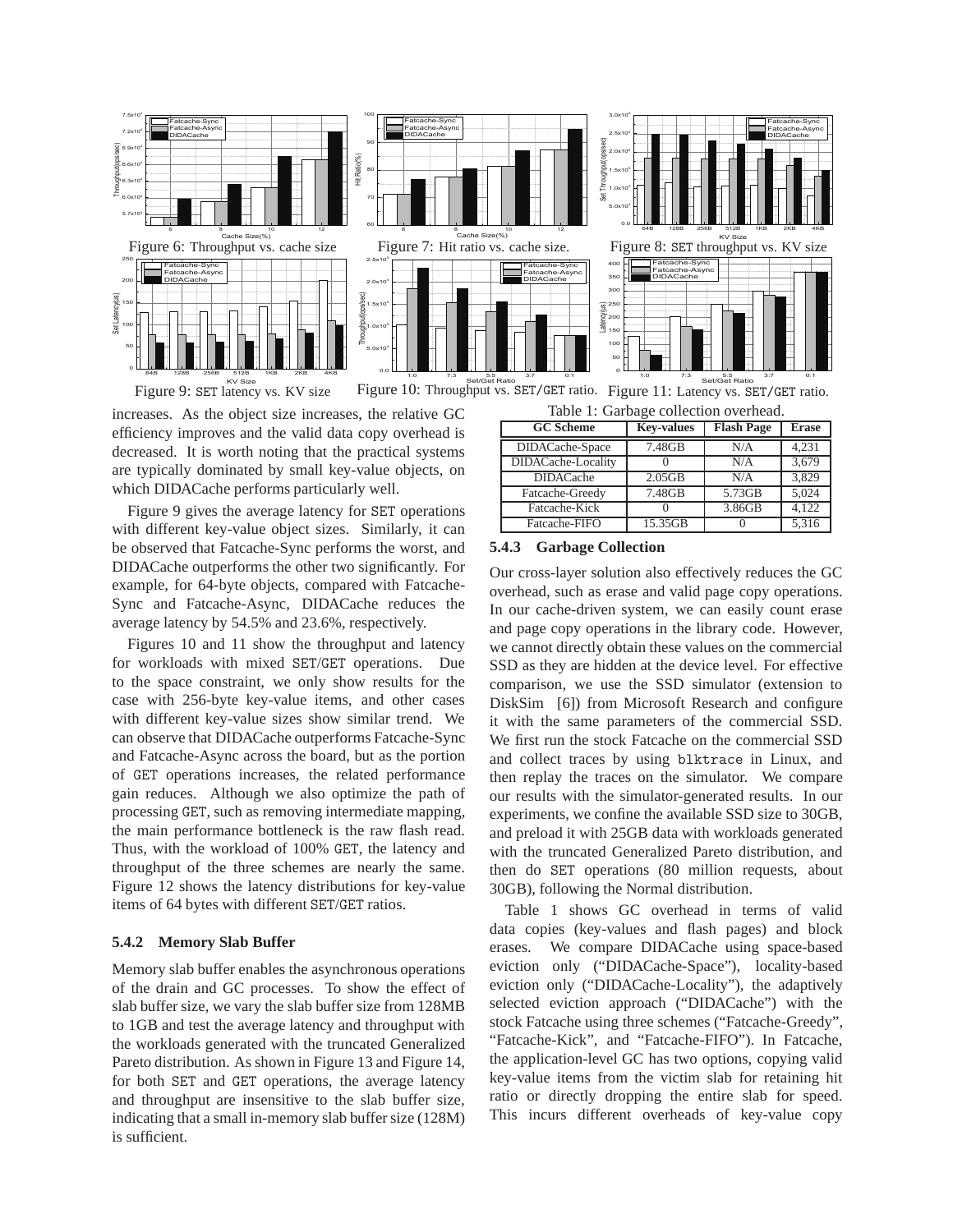

Figure 12: Latency (64-byte KV items) Figure 13: Latency and throughput (SET) Figure 14: Latency and throughput (GET) with different SET/GET ratios. with different buffer sizes. with different buffer sizes.

operations, denoted as "Key-values". In this experiment, both Fatcache-Greedy and Fatcache-Kick use a greedy algorithm to find a victim slab, but the former performs key-value copy operations while the latter does not. Fatcache-FIFO uses a FIFO algorithm to find the victim slab and copies still-valid key-values. In the table, the flash page copy and block erase operations incurred by the device-level GC are denoted as "Flash Page" and "Erase", respectively.

Fatcache schemes show high GC overheads. For example, both Fatcache-Greedy and Fatcache-FIFO recycle valid key-value items at the application level, incurring a large volume of key-value copies. Fatcache-Kick, in contrast, aggressively drops victim slabs without any key-value copy. However, since it adopts a greedy policy (as Fatcache-Greedy) to evict the slabs with least valid key-value items, erase blocks are mixed with valid and invalid pages, which incurs flash page copies by the device-level GC. Fatcache-FIFO fills and erases all slabs in a sequential FIFO manner, thus, no device-level flash page copy is needed. All three Fatcache schemes show a large number of block erases.

The GC process in our scheme is directly driven by the key-value cache. It performs a fine-grained, singlelevel, key-value item-based reclamation, and no flash page copy is needed (denoted as "N/A" in Table 1). The locality-based eviction policy enjoys the minimum data copy overhead, since it aggressively evicts the LRU slab without copying any valid key-value items. The spacebased eviction policy needs to copy 7.48 GB key-value items and incurs 4,231 erase operations. DIDACache dynamically chooses the most appropriate policy at runtime, so it incurs a GC overhead between the above two (2.05 GB data copy and 3,829 erases). Compared to Fatcache schemes, the overheads are much lower (e.g., 28% lower than Fatcache-FIFO).

#### **5.4.4 Dynamic Over-Provisioning Space**

To illustrate the effect of our dynamic OPS management, we run DIDACache on our testbed that simulates the data center environment in Section 5.3. We use the same data set containing 800 million key-value pairs (about 250GB), and the request sequence generated with the Normal distribution model. We set the cache size as 12% (around 30GB) of the data set size. In the experiment, we first warm up the cache server with the generated

| Table 2: Effect of different OPS policies. |  |
|--------------------------------------------|--|
|--------------------------------------------|--|

| <b>GC</b> Scheme | <b>Hit Ratio</b> | GC.  | Latency | <b>Throughput</b> |
|------------------|------------------|------|---------|-------------------|
| <b>Static</b>    | 87.7 %           | 2716 | 79.95   | 198,076           |
| Heuristic        | 94.1 %           | 2480 | 64.24   | 223,146           |
| Queuing          | 94.8%            | 2288 | 62.41   | 229,956           |

data, and then change the request coming rates to test our dynamic OPS policies.

Figure 15 shows the dynamic OPS and the number of free slabs with the varying request incoming rates for three different policies. The static policy reserves 25% of flash space as OPS to simulate the conventional SSD. For the heuristic policy, we set the initial *Wlow* with 5%. For the queuing theory policy, we use the model built in Equation 3 to determine the value of *Wlow* at runtime. We set *Whigh* 15% higher than *Wlow*. The GC is triggered when the number of free slabs drops below *Whigh*.

As shown in Figure 15(a), the static policy reserves a portion of flash space for over-provisioning. The number of free slabs fluctuates, responding to the incoming request rate. In Figure 15(b), our heuristic policy dynamically changes the two watermarks. When the arrival rate of requests increases, the low watermark, *Wlow*, increases to aggressively generate free slabs by using *quick clean*. The number of free slabs approximately follows the trend of the low watermark, but we can also see a lag-behind effect. Our queuing policy in Figure 15(c) performs even better, and it can be observed that the free slab curve almost overlaps with the low watermark curve. Compared with the static policy, both heuristic and queuing theory policies enable a much larger flash space for caching. Accordingly, we can see in Figure 16 that the two dynamic OPS policies are able to maintain a hit ratio close to 95%, which is 7% to 10% higher than the static policy. Figure 17 shows the GC cost, and we can find that the two dynamic policies incur lower overhead than the static policy. In fact, compared with the static policy and the heuristic policy, the queuing theory policy erases 15.7% and 8% less flash blocks, respectively. Correspondingly, in Figure 18, it can be observed that the queuing policy can most effectively reduce the number of requests with high latencies.

To further study the difference of these three policies, we also compared their runtime throughput in Table 2. We can see that the static policy has the lowest throughput (198,076 ops/sec). The heuristic and queuing theory policies can deliver higher throughput, 223,146 and 229,956 ops/sec, respectively.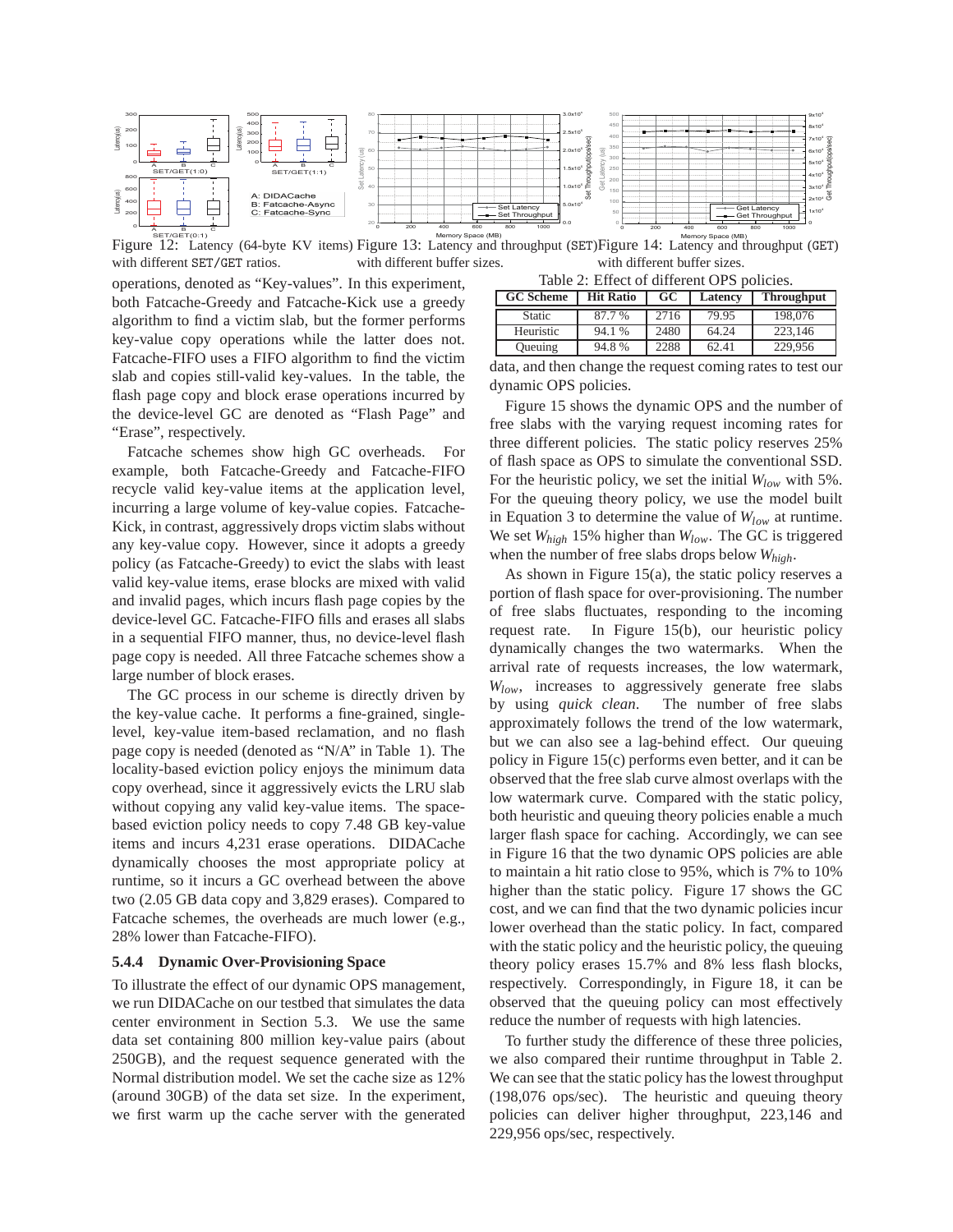

#### **5.5 Overhead Analysis**

DIDACache is highly optimized for key-value caching and moves certain device-level functions up to the application level. This could raise consumption of hostside resources, especially memory and CPU.

**Memory Utilization**: In DIDACache, memory is mainly used for three purposes. (1) In-memory hash table. DIDACache maintains a host-side hash table with 44-byte mapping entries (<md, sid, offset>), which is identical to the stock Fatcache. (2) Slab buffer. DIDACache performance is insensitive to the slab buffer size. We use a 128MB memory for slab buffer, which is also identical to the stock Fatcache. (3) Slab metadata. For slab allocation and GC, DIDACache introduces two additional queues (*Free Slab Queue* and *Full Slab Queue*) for each channel. Each queue entry is 8 bytes, corresponding to a slab. Each slab also maintains an erase count and a valid data ratio, each requiring 4 bytes. Thus, in total, DIDACache adds 16-byte metadata for each slab. For a 1TB SSD with a regular slab size of 8MB, it consumes at most 2MB memory. In our experiments, we found that the memory consumptions

| Table 3: CPU utilization of different schemes. |            |            |                   |  |  |
|------------------------------------------------|------------|------------|-------------------|--|--|
| <b>Scheme</b>                                  | <b>SET</b> | <b>GET</b> | $SET/GET$ $(1:1)$ |  |  |
| <b>DIDACache</b>                               | 47.7%      | 20.5 %     | 37.4 %            |  |  |
| Fatcache-Async                                 | 42.3 %     | 20 %       | 33.8 %            |  |  |
| Fatcache-Sync                                  | 40.1%      | 20 %       | 31.3 %            |  |  |

of DIDACache and Fatcache are almost identical during runtime. Also note that the device-side demand for memory is significantly decreased, such as the removed FTL-level mapping table.

**CPU utilization**: DIDACache is multi-threaded. In particular, we maintain 12 threads for monitoring the load of each channel, one global thread for garbage collection, and one load-monitoring thread for determining the OPS size. To show the related computational cost, we compare the CPU utilization of DIDACache, Fatcache-Async, and Fatcache-Sync in Table 3. It can be observed that DIDACache only incurs marginal increase of the hostside CPU utilization. In the worst case (100% SET), DIDACache only consumes extra 7.6% and 5.4% CPU resources over Fatcache-Sync (40.1%) and Fatcache-Async (42.3%), respectively. Finally it is worth noting that DIDACache removes much device-level processing, such as GC, which simplifies device hardware.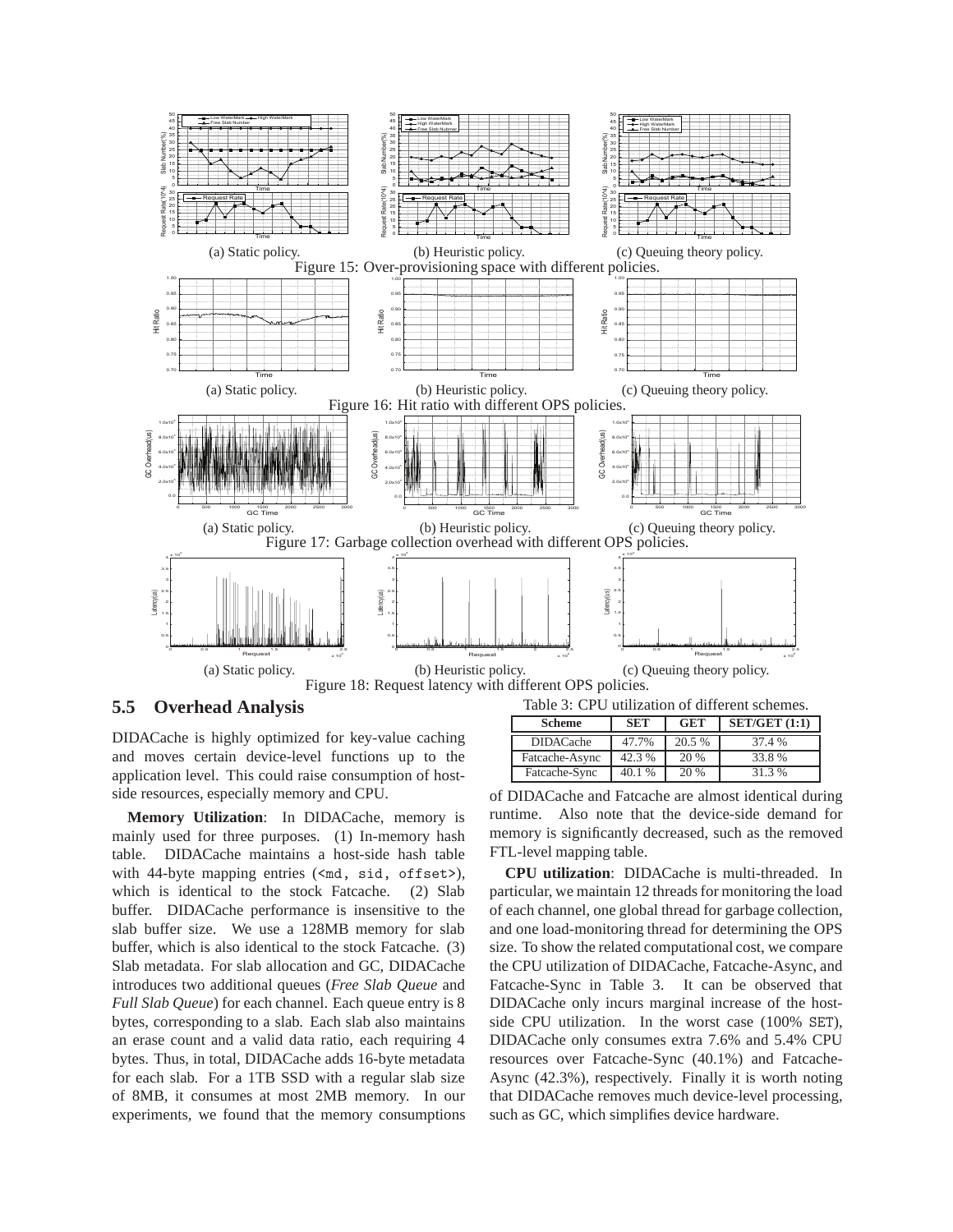**Cost implications**: DIDACache is cost efficient. As an application-driven design, the device hardware can be greatly simplified for lower cost. For example, the DRAM required for the on-device mapping table can be removed and the reserved flash space for OPS can be saved. At the same time, our results also show that the host-side overhead, as well as the additional utilization of the host-side resources are minor.

## **6 Other Related Work**

Both flash memory [3, 8–10, 12, 17, 20, 22, 26, 29, 41, 42] and key-value systems [4, 5, 11, 15, 24, 25, 47, 49] are extensively researched. This section discusses prior studies most related to this paper.

A recent research interest in flash memory is to investigate the interaction between applications and underlying flash storage devices. Yang et al. investigate the interactions between log-structured applications and the underlying flash devices [48]. Differentiated Storage Services [32] proposes to optimize storage management with semantic hints from applications. Nameless Writes [50] is a de-indirection scheme to allow writing only data into the device and let the device choose the physical location. Similarly, FSDV [51] removes the FTL level mapping by directly storing physical flash addresses in the file systems. Willow [40] exploits on-device programmability to move certain computation from the host to the device. FlashTier [39] uses a customized flash translation layer optimized for caching rather than storage. OP-FCL dynamically manages OPS on SSD to balance the space needs for GC and for caching [34]. RIPQ [44] optimizes the photo caching in Facebook particularly for flash by reshaping the small random writes to a flash-friendly workload. Our solution shares a similar principle of removing unnecessary intermediate layers and collapsing multi-layer mapping into only one, but we particularly focus on tightly connecting key-value cache systems and the underlying flash SSD hardware.

Key-value cache systems recently show its practical importance in Internet services [5, 15, 25, 49]. A report from Facebook discusses their efforts of scaling Memcached to handle the huge amount of Internet I/O traffic [33]. McDipper [13] is their latest effort on flashbased key-value caching. Several prior research studies specifically optimize key-value store/cache for flash. Ouyang et al. propose an SSD-assisted hybrid memory for Memcached in high performance network [36]. This solution essentially takes flash as a swapping device. NVMKV [27, 28] gives an optimized keyvalue store based on flash devices with several new designs, such as dynamic mapping, transactional support, and parallelization. Unlike NVMKV, our system is a key-value cache, which allows us to aggressively integrate the two layers together and exploit some unique opportunities. For example, we can invalidate all slots

and erase an entire flash block, since we are dealing with a cache rather than storage.

Some prior work also leverages Open-Channel SSDs for domain optimizations. Ouyang et al. present SDF [35] for web-scale storage. Wang et al. further present a design of LSM-tree based key-value store on the same platform, called LOCS [46]. Instead of simplifying redundant functions at different levels, they focus on enabling applications to take use of internal parallelism of flash channels through using Open-Channel SSD. Lee et al. [21] also propose an application-managed flash for file systems. We share the common principle of bridging the semantic gap and aim to deeply integrate device and key-value cache management.

# **7 Conclusions**

Key-value cache systems are crucial to low-latency high-throughput data processing. In this paper, we present a co-design approach to deeply integrate the key-value cache system design with the flash hardware. Our solution enables three key benefits, namely a single-level direct mapping from keys to physical flash memory locations, a cache-driven fine-grained garbage collection, and an adaptive over-provisioning scheme. We implemented a prototype on real Open-Channel SSD hardware platform. Our experimental results show that we can significantly increase the throughput by 35.5%, reduce the latency by 23.6%, and remove unnecessary erase operations by 28%.

Although this paper focuses on key-value caching, such an integrated approach can be generalized and applied to other semantic-rich applications. For example, for file systems and databases, which have complex mapping structures in different levels, our unified direct mapping scheme can also be applied. For readintensive applications with varying patterns, our dynamic OPS approach would be highly beneficial. Various applications may benefit from different policies or different degrees of integration with our schemes. As our future work, we plan to further generalize some functionality to provide fine-grained control on flash operations and allow applications to flexibly select suitable schemes and reduce development overheads.

# **Acknowledgments**

We thank our shepherd, Gala Yadgar, and the anonymous reviewers for their constructive comments. This work is partially supported by National Natural Science Foundation of China (Project 61373049), Research Grants Council of Hong Kong (GRF 152736/16E and GRF 15222315/15E), Hong Kong Polytechnic University (4-BCBB), Louisiana Board of Regents LEQSF(2014- 17)-RD-A-01, and U.S. National Science Foundation (CCF-1453705, CCF-1629291).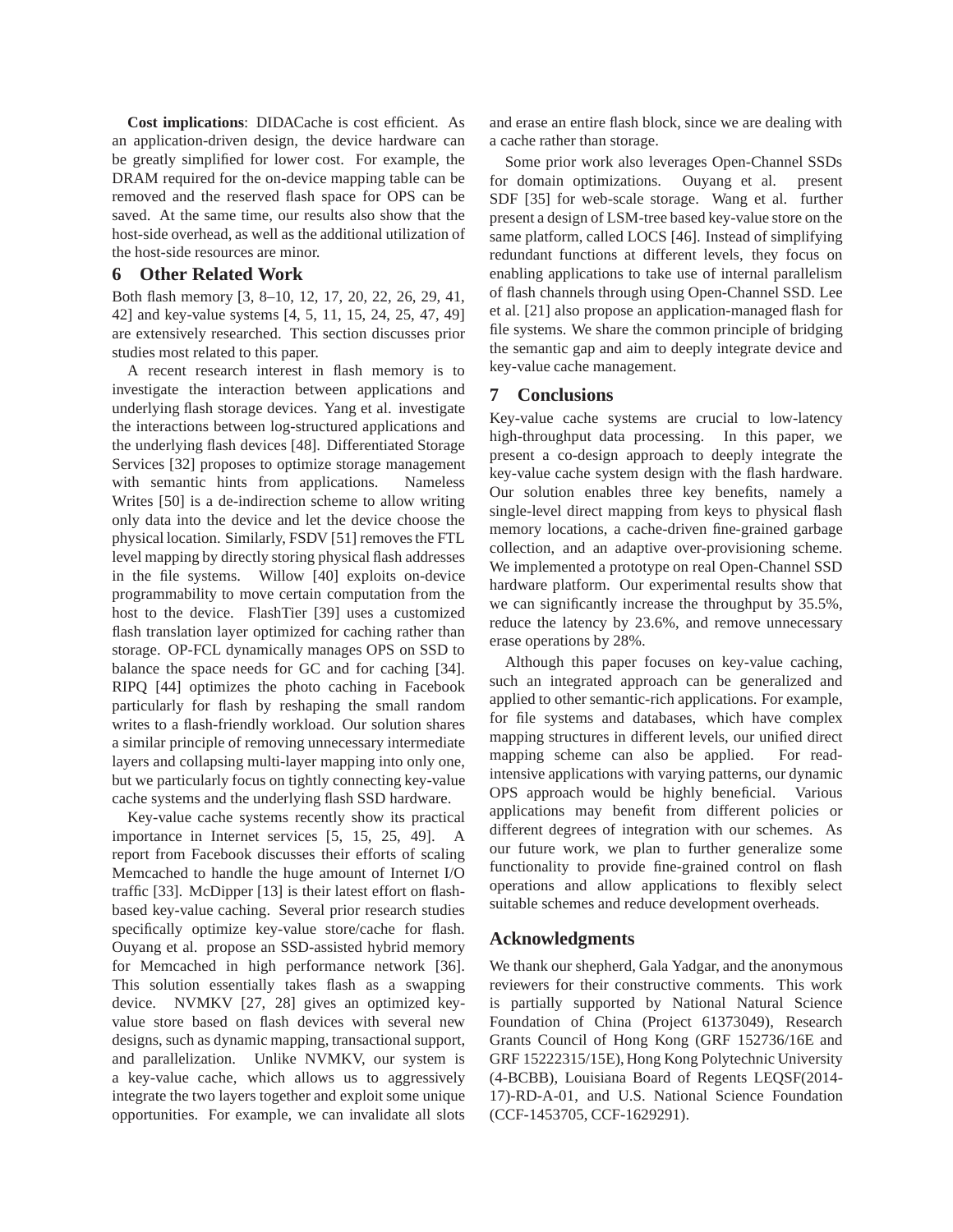# **References**

- [1] Fatcache-Async. https://github.com/polyuszy/Fatcache-Async-2017.
- [2] Whitepaper: memcached total cost of ownership (TCO). https://davisfields.files.wordpress.com/2011/06/gear6 white paper tco.pdf.
- [3] AGRAWAL, N., PRABHAKARAN, V., WOBBER, T., DAVIS, J. D., MANASSE, M., AND PANI-GRAHY, R. Design tradeoffs for SSD performance. In *USENIX Annual Technical Conference (ATC 08)* (2008).
- [4] ANAND, A., MUTHUKRISHNAN, C., KAPPES, S., AKELLA, A., AND NATH, S. Cheap and large CAMs for high performance data-intensive networked systems. In *USENIX Symposium on Networked Systems Design and Implementation (NSDI 10)* (2010).
- [5] ATIKOGLU, B., XU, Y., FRACHTENBERG, E., JIANG, S., AND PALECZNY, M. Workload analysis of a large-scale key-value store. In *ACM SIGMETRICS Performance Evaluation Review (SIGMETRICS 12)* (2012).
- [6] BUCY, J., SCHINDLER, J., SCHLOSSER, S., AND GANGER, G. DiskSim 4.0. http://www.pdl.cmu.edu/DiskSim/.
- [7] CARRA, D., AND MICHIARDI, P. Memory partitioning in Memcached: an experimental performance analysis. In *International Conference on Communications (ICC 14)* (2014).
- [8] CHEN, F., KOUFATY, D. A., AND ZHANG, X. Understanding intrinsic characteristics and system implications of flash memory based solid state drives. In *International Conference on Measurement and Modeling of Computer Systems (SIGMETRICS 09)* (2009).
- [9] CHEN, F., LEE, R., AND ZHANG, X. Essential roles of exploiting internal parallelism of flash memory based solid state drives in high-speed data processing. In *International Symposium on High Performance Computer Architecture (HPCA 11)* (2011).
- [10] CHEN, F., LUO, T., AND ZHANG, X. CAFTL: a content-aware flash translation layer enhancing the lifespan of flash memory based solid state drives. In *USENIX Conference on File and Storage Technologies (FAST'11)* (2011).
- [11] DEBNATH, B., SENGUPTA, S., AND LI, J. SkimpyStash: RAM space skimpy key-value store on flash-based storage. In *ACM SIGMOD International Conference on Management of Data (SIGMOD 11)* (2011).
- [12] DIRIK, C., AND JACOB, B. The performance of PC solid-state disks (SSDs) as a function of bandwidth, concurrency, device, architecture, and system organization. In *International Symposium on Computer Architecture (ISCA 09)* (2009).
- [13] FACEBOOK. McDipper: a keyvalue cache for flash storage. https://www.facebook.com/notes/facebookengineering/mcdipper-a-key-value-cache-forflash-storage/10151347090423920.
- [14] GAL, E., AND TOLEDO, S. Algorithms and data structures for flash memories. In *ACM Computing Survey (CSUR)* (2005), vol. 37:2.
- [15] GOKHALE, S., AGRAWAL, N., NOONAN, S., AND UNGUREANU, C. KVZone and the search for a write-optimized key-value store. In *USENIX Workshop on Hot Topics in Storage and File Systems (HotStorage 10)* (2010).
- [16] GONZÁLEZ, J., BJØRLING, M., LEE, S., DONG, C., AND HUANG, Y. R. Application-driven flash translation layers on Open-Channel SSDs.
- [17] GRUPP, L. M., CAULFIELD, A. M., COBURN, J., SWANSON, S., YAAKOBI, E., SIEGEL, P. H., AND WOLF, J. K. Characterizing flash memory: anomalies, observations, and applications. In *International Symposium on Microarchitecture (Micro 09)* (2009).
- [18] GUPTA, A., KIM, Y., AND URGAONKAR, B. DFTL: a flash translation layer employing demandbased selective caching of page-level address mappings. In *International Conference on Architectural Support for Programming Languages and Operating Systems (ASPLOS 09)* (2009).
- [19] HU, X., WANG, X., LI, Y., ZHOU, L., LUO, Y., DING, C., JIANG, S., AND WANG, Z. LAMA: optimized locality-aware memory allocation for key-value cache. In *USENIX Annual Technical Conference (ATC 15)* (2015).
- [20] KLIMOVIC, A., KOZYRAKIS, C., THEREKSA, E., JOHN, B., AND KUMAR, S. Flash storage disaggregation. In *The Eleventh European Conference on Computer Systems (EuroSys 16)* (2016).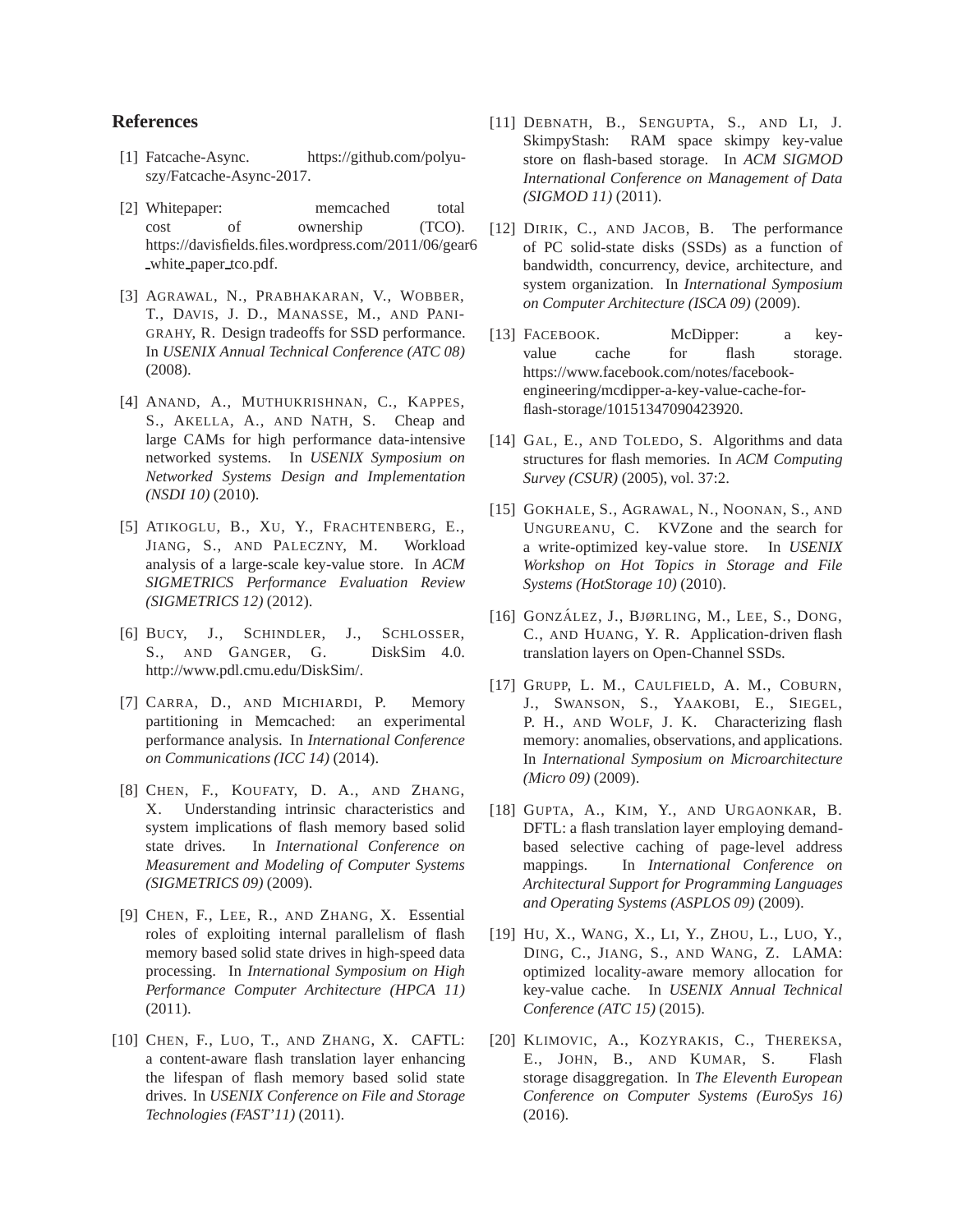- [21] LEE, S., LIU, M., JUN, S., XU, S., KIM, J., ET AL. Application-managed flash. In *USENIX Conference on File and Storage Technologies (FAST 16)* (2016).
- [22] LEVENTHAL, A. Flash storage memory. In *Communications of the ACM* (2008), vol. 51(7), pp. 47–51.
- [23] LILLY, P. Facebook ditches DRAM, flaunts flash-based McDipper. http://www.maximumpc.com/facebook-ditchesdram-flaunts-flash-based-mcdipper.
- [24] LIM, H., FAN, B., ANDERSEN, D. G., AND KAMINSKY, M. SILT: a memory-efficient, highperformance key-value store. In *ACM Symposium on Operating Systems Principles (SOSP 11)* (2011).
- [25] LU, L., PILLAI, T. S., ARPACI-DUSSEAU, A. C., AND ARPACI-DUSSEAU, R. H. WiscKey: separating keys from values in SSD-conscious storage. In *USENIX Conference on File and Storage Technologies (FAST 16)* (2016).
- [26] MARGAGLIA, F., YADGAR, G., YAAKOBI, E., LI, Y., SCHUSTER, A., AND BRINKMANN, A. The devil is in the details: implementing flash page reuse with WOM codes. In *USENIX Conference on File and Storage Technologies (FAST 16)* (2016).
- [27] MÁRMOL, L., SUNDARARAMAN, S., TALAGALA, N., AND RANGASWAMI, R. NVMKV: a scalable and lightweight, FTL-aware key-value store. In *USENIX Annual Technical Conference (ATC 15)* (2015).
- [28] MÁRMOL, L., SUNDARARAMAN, S., TALAGALA, N., RANGASWAMI, R., DEVENDRAPPA, S., RAMSUNDAR, B., AND GANESAN, S. NVMKV: a scalable and lightweight flash aware key-value store. In *USENIX Workshop on Hot Topics in Storage and File Systems (HotStorage 15)* (2015).
- [29] MARSH, B., DOUGLIS, F., AND KRISHNAN, P. Flash memory file caching for mobile computers. In *Hawaii Conference on Systems Science* (1994).
- [30] MEMBLAZE. Memblaze. http://www.memblaze.com/en/.
- [31] MEMCACHED. Memcached: a distributed memory object caching system. http://www.memcached.org.
- [32] MESNIER, M. P., AKERS, J., CHEN, F., AND LUO, T. Differentiated storage services. In *ACM Symposium on Operating System Principles (SOSP 11)* (2011).
- [33] NISHTALA, R., FUGAL, H., GRIMM, S., KWIATKOWSKI, M., LEE, H., LI, H. C., MCELROY, R., PALECZNY, M., PEEK, D., SAAB, P., STAFFORD, D., TUNG, T., AND VENKATARAMANI, V. Scaling memcache at facebook. In *USENIX Symposium on Networked Systems Design and Implementation (NSDI 13)* (2013).
- [34] OH, Y., CHOI, J., LEE, D., AND NOH, S. H. Caching less for better performance: balancing cache size and update cost of flash memory cache in hybrid storage systems. In *USENIX Conference on File and Storage Technologies (FAST 12)* (2012).
- [35] OUYANG, J., LIN, S., JIANG, S., HOU, Z., WANG, Y., AND WANG, Y. SDF: software-defined flash for web-scale internet storage systems. In *International Conference on Architectural Support for Programming Languages and Operating Systems (ASPLOS 14)* (2014).
- [36] OUYANG, X., ISLAM, N. S., RAJACHAN-DRASEKAR, R., JOSE, J., LUO, M., WANG, H., AND PANDA, D. K. SSD-assisted hybrid memory to accelerate memcached over high performance networks. In *International Conference for Parallel Processing (ICPP 12)* (2012).
- [37] REDIS. http://redis.io/.
- [38] ROSENBLUM, M., AND OUSTERHOUT, J. K. The design and implementation of a log-structured file system. In *ACM Transactions on Computer Systems (TC 92)* (1992), vol. 10(1):26-52.
- [39] SAXENA, M., SWIFT, M. M., AND ZHANG, Y. Flashtier: a lightweight, consistent and durable storage cache. In *The European Conference on Computer Systems (EuroSys 12)* (2012).
- [40] SESHADRI, S., GAHAGAN, M., BHASKARAN, S., BUNKER, T., DE, A., JIN, Y., LIU, Y., AND SWANSON, S. Willow: a user-programmable SSD. In *USENIX Symposium on Operating Systems Design and Implementation (OSDI 14)* (2014).
- [41] SHAFAEI, M., DESNOYERS, P., AND FITZ-PATRICK, J. Write amplification reduction in flash-based SSDs through extent-based temperature identification. In *USENIX Workshop on Hot Topics in Storage and File Systems (HotStorage 16)* (2016).
- [42] SOUNDARARAJAN, G., PRABHAKARAN, V., BALAKRISHNAN, M., AND WOBBER, T. Extending SSD lifetimes with disk-based write caches. In *USENIX Conference on File and Storage Technologies (FAST 10)* (2010).